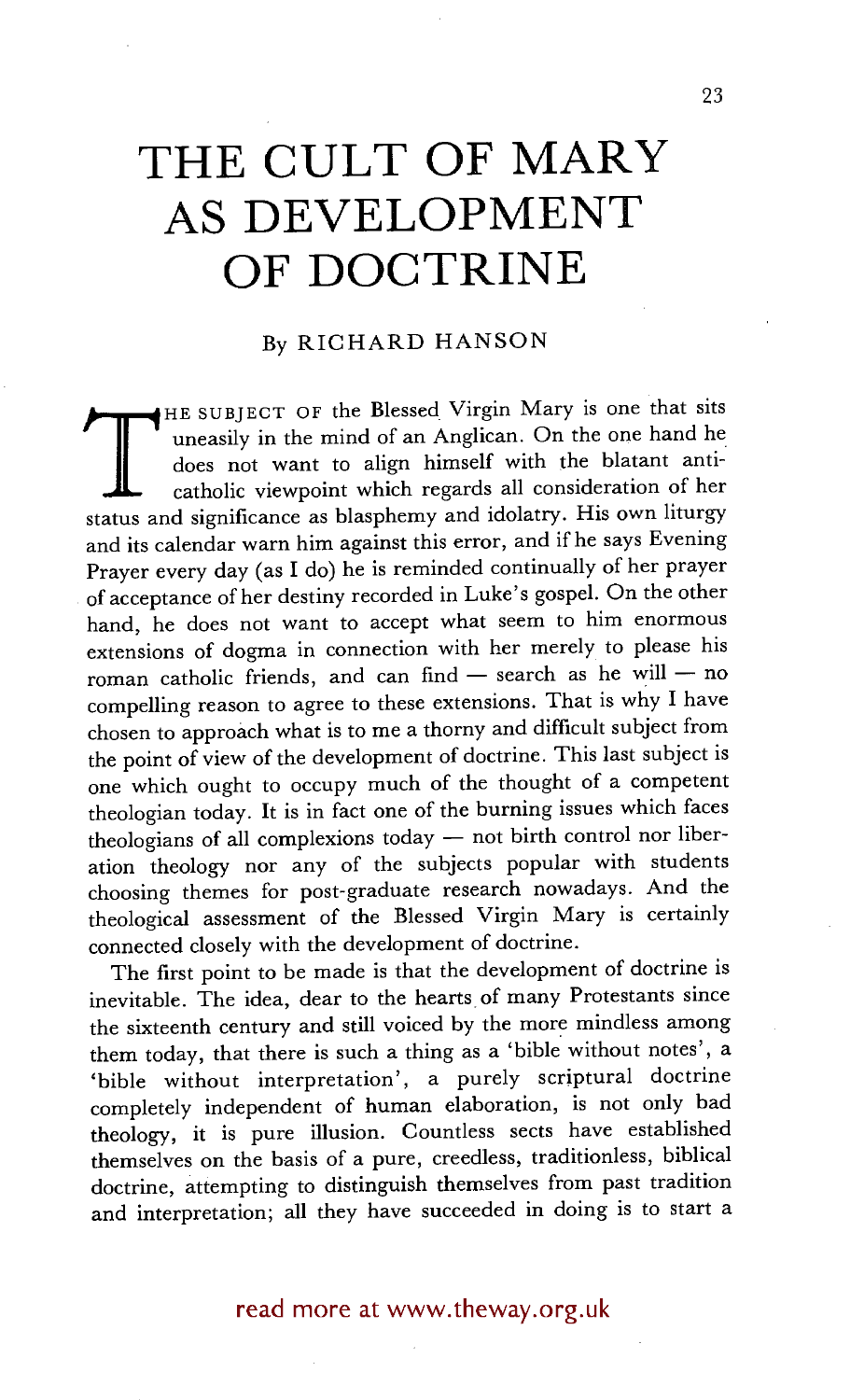series of diverse christian bodies who have a lively tradition of not having a tradition, or of imagining that they do not have a tradition. They have not been able to emancipate themselves from the necessity of interpreting the bible and thereby creating tradition. Such an emancipation is a flat impossibility. The bible does not interpret itself; it is not a self-expounding cassette. Not only does it need copying and circulating, but it needs actually turning into doctrine. All the bible provides is raw material for doctrine, not ready-made prefabricated theology ripe for incorporating wholesale, unaltered, into theological treatises or stirring sermons.

I am not of course arguing that the bible is a mere wax nose, unresisting prey of any crafty manipulator or stern guardian of the Church's tradition: any and every interpretation will not do. We cannot ignore or by-pass or distort the witness of the bible without damage to the doctrine of the Church. Indeed, in spite of the undoubted fact that the Church has from the beginning been giving its own teaching in uninterrupted continuity and that there is no point at which we can precisely pin-point the switch from reliance on oral tradition to acceptance of the written tradition as normative; without the bible the Church would have no doctrine, or at least no doctrine which we could trust as authentic. In fact both Catholics and Protestants ought now, after nearly five centuries of dispute and debate, to recognize that the bible is as essential to the Church as the Church is to the bible. On the one hand, the very concept of a New Testament includes and assumes the concept of an interpreting and expounding Church. On the other hand, the Church's gospel is an empty monologue, or a rudderless and chartless journey, without the bible.

But I believe that we must go further in acknowledging necessity of development. The word 'development' can mean no more than a tradition of doctrine which works the diverse, miscellaneous witness of the bible into a consistent system or ordered series of beliefs. Everybody who is not a fool can see this to be an inescapable ingredient of historical Christianity. But 'development' can mean something more than this. It can mean an actual accretion or growth in the content of the christian faith, a deeper understanding of its implications and basic drive arid genius which unfolds as Christianity meets through history new situations, new demands and new necessities. It means, for instance, the difference between the first four verses of the Epistle to the Romans and the text of the Nicene Creed of 381. Some people may of course say that there is no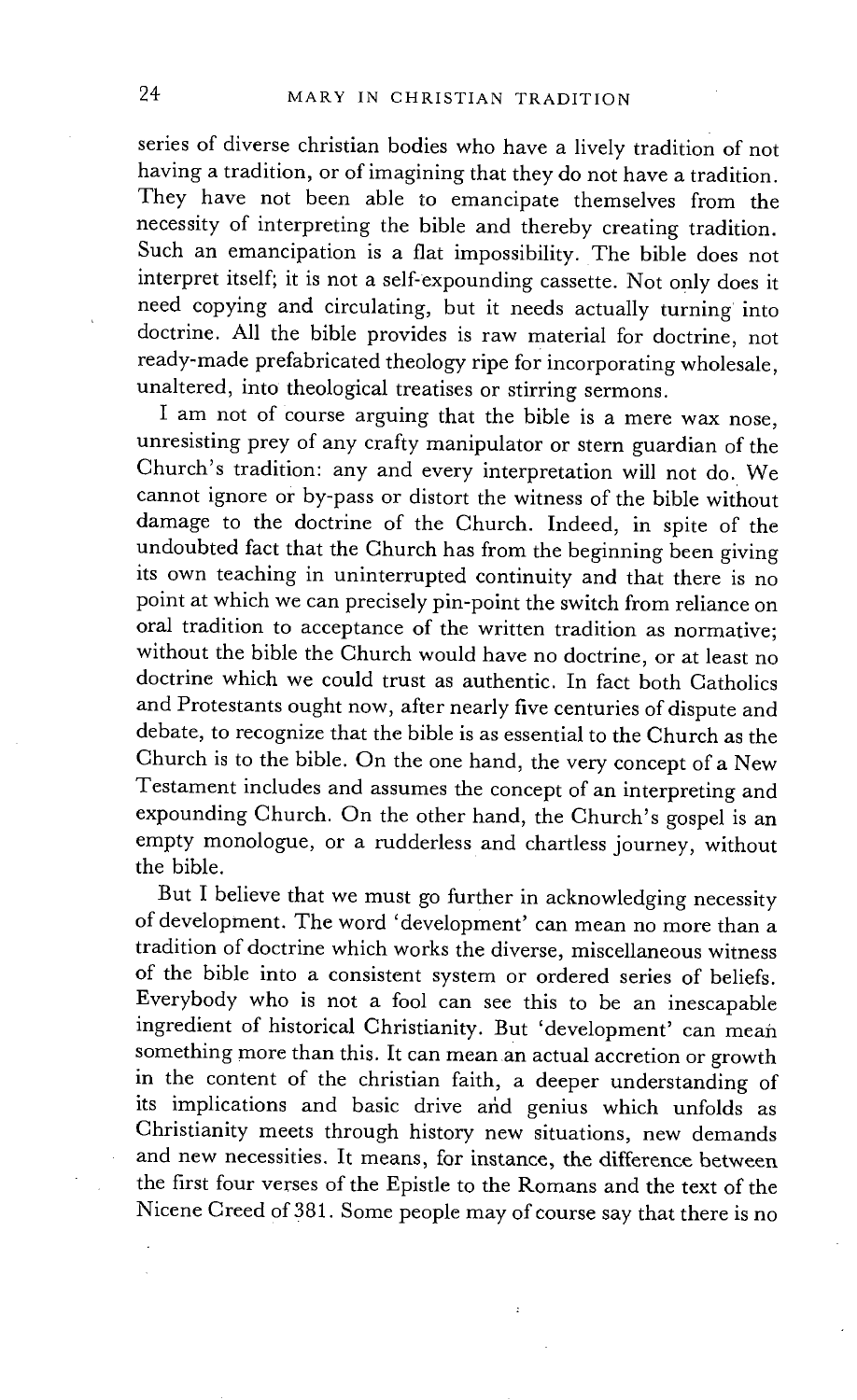real difference between these two statements, the second being no more than a restatement in different categories of the first, and that to state that Jesus Christ is 'declared to be the Son of God with power' is in fact identical with the statement that he is 'God of God, very God of very God, of one substance with the Father'. But it seems to me that this is to strain credulity altogether too far. In short, I believe that we must agree that there are christian dogmas or doctrines which represent an authentic discovery of that which is of the very nature of Christianity and which are not mere repetitions of words or even of ideas already to be found in scripture, even though such dogmas or doctrines are firmly based on and arise out of the witness of scripture. Such, for instance, are the doctrine of the Trinity and the doctrine of the Incarnation. John Henry Newman's famous *Essay on the development of christian doctrine* (1845), though it never unambiguously allows such a conclusion, examined this subject with such insight that no self-respecting theologian can afford to ignore it any longer. If I am therefore to answer the question implicitly or explicitly posed in this work, I am bound to answer that there has been development in christian doctrine such as I have described, and that this development has been right, proper and guided by the Holy Spirit.

As another point in considering the cult of the Blessed Virgin Mary in the light of the development of doctrine, we must notice that in the first five centuries of the christian Church, a period which has always been in some sense canonical or paradigmatic for Anglican and Orthodox, and, I believe, should be so for all Christians, some development on this subject can be observed. The invocation of Mary, as of other saints, in prayer can be observed as a practice among Christians in the later part of the period. But much more significant is the fact that the third Ecumenical Council, that of Ephesus, in the year 431 not only declared that it was orthodox to describe Mary as *theotokos* (Latin *deipara),* 'She who after the manner of the flesh brought forth the Word made flesh' (Cyril), but also pronounced that she had always remained a virgin. Perhaps the first statement is more concerned with the status of Jesus Christ than with the status of Mary; it is a kind of christological statement and is not in itself concerned with virginity at all. But the second statement, the assertion of Mary's perpetual virginity, should appear, at any rate at first sight, binding to Anglicans; and Newman's question, whether we can evade later developments if we accept earlier ones (in this case those of the fourth century) becomes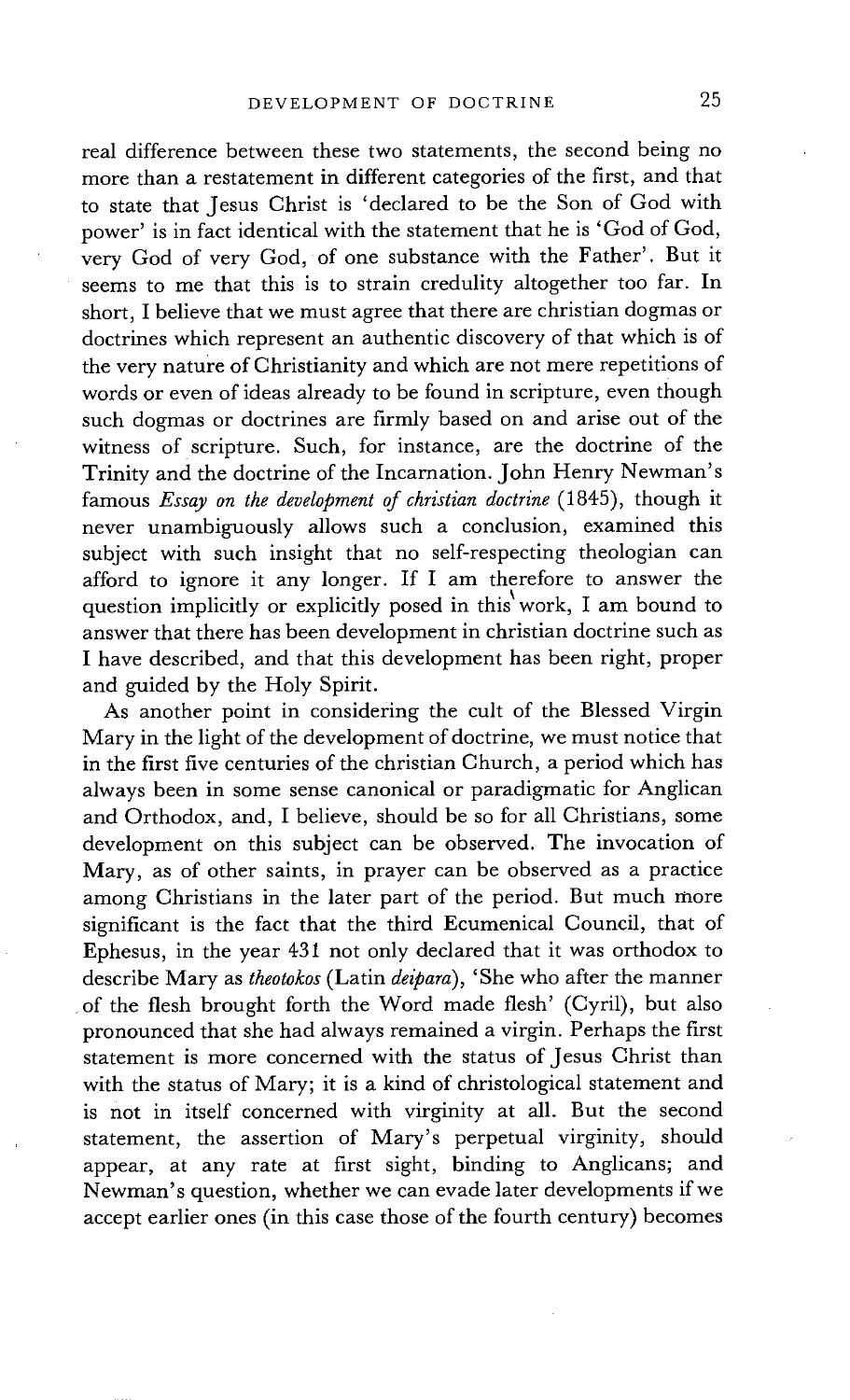particularly relevant. Even in the early period some development has clearly taken place in doctrine concerning the Blessed Virgin Mary.

Anglicans must also note that development of doctrine concerning Mary did not stand still in 431. Indeed her cult has grown greatly. There are now liturgical festivals concerning Mary, such as the Annunciation, the Nativity, the Dormition and the Assumption. Devotion to Mary has become part and parcel of the spirituality and the art of the greater number of Christians, that is the Catholics and the Orthodox together. Cities in South America are called after the liturgical festivals held in her honour; she has figured prominently in eastern and western iconography. Not many years ago a prominent Communist, then as far as I can remember editor of the *Daily Worker,* namely Douglas Hyde, was converted to Christianity while praying to Mary. And finally, as we are all aware, the Roman Catholic Church has within the last one hundred and fifty years added two new dogmas concerning Mary, declaring them to *be de fide* and binding on all catholic Christians: that of the Immaculate Conception in 1854, and that of the corporeal Assumption in 1950. Here is development indeed.

A final point may be added which I personally think a weak one and which may not appeal to many catholic theologians, but it is one which is sometimes advanced, and should not be completely ignored. This is the argument that Christianity needs a female element in the object of its devotion, and that it is this need which the cult of Mary fills. I find this an unconvincing point, except to connoisseurs of comparative religion who sometimes judge faiths not by the criterion of whether they are true, but by the test of whether they are psychologically satisfying. Neither Jeremiah nor Kierkegaard found God psychologically satisfying; on the contrary. But they both believed that he is true. I hope that Catholics can dispense with this dangerous and equivocal argument.

So far the argument of this paper has tended almost wholly in the direction of allowing the growth of doctrine concerning Mary as a legitimate and inescapable development of authentic Christianity, comparable to the appearance of the dogmas of the Trinity and of the Incarnation. But at this stage the subject is by no means exhausted. There are strong arguments to be placed against this" point of view, and they must now be considered.

In the history of thought in the West one of the most significant events has been the rise of historical criticism, that is of a new and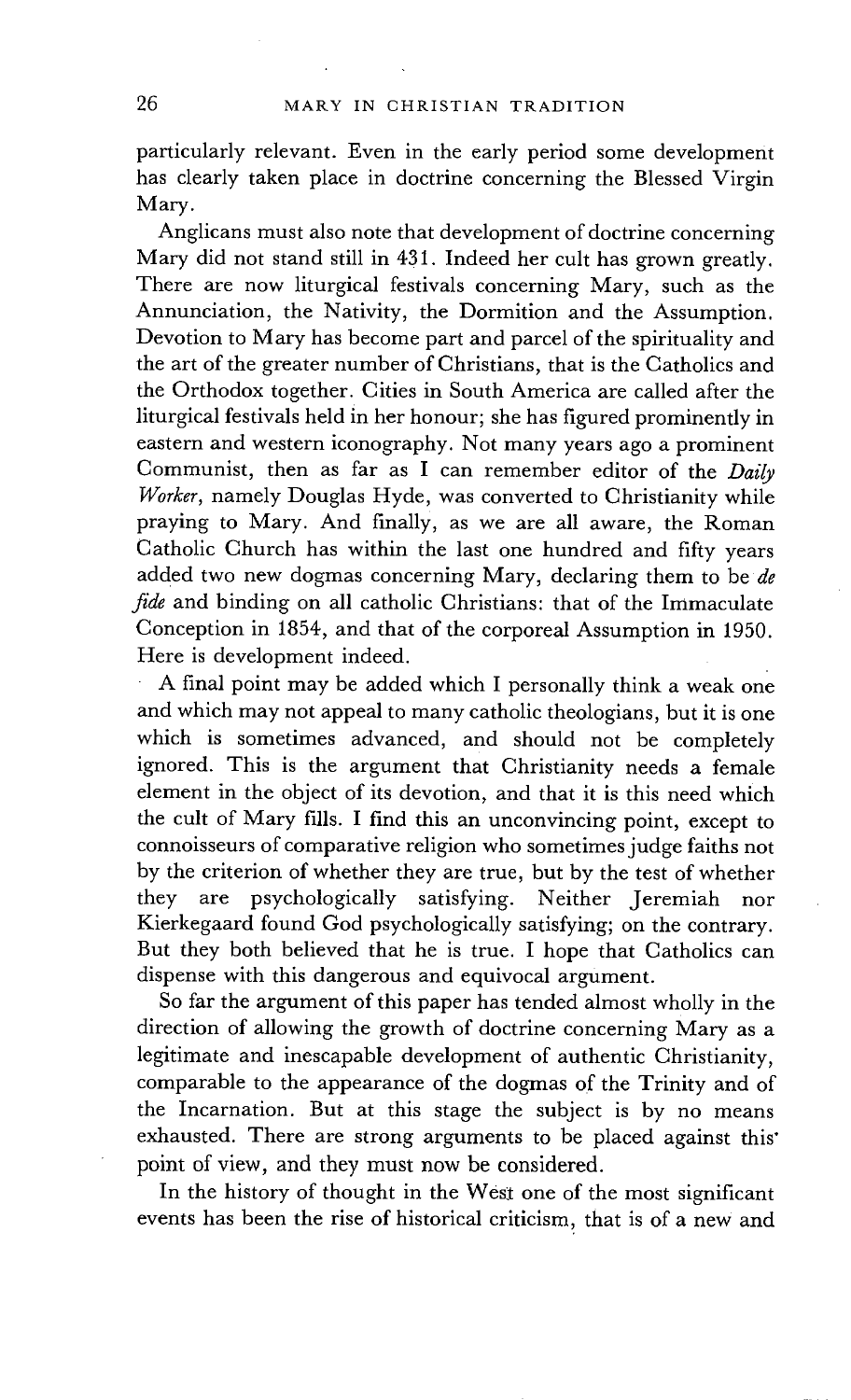remarkably fruitful method of investigating historical documents and exploring historical events. This, along with several other developments in european thought since the Renaissance, has produced a veritable revolution in our consideration of all past history, and not least in our estimate of Christianity considered as an historical phenomenon, and the bible considered as a collection of historical records. I hope that I do not need to elaborate this point, because, though clergy in parishes of all denominations seem quite ready to ignore this important intellectual achievement and to leave their flocks in ignorance of it, theologians both catholic and protestant, who are intellectuals *ex professo,* dare not and cannot do so, whatever may be the attitude of theologians of the Orthodox Church. This revolution has not indeed entailed the abandonment of the bible as an indispensable original authority for the christian faith, nor necessarily the dismantling of traditional christian doctrine. But it has compelled all honest thinkers to undertake a drastic re-assessment and re-examination of both, a process in which there can be no exceptions, no sanctuary uninvaded by investigators, not even the doctrine of the existence of God itself. Indeed, it is clear that long before our time and certainly during our time the history of christian doctrine must be largely motivated by the need to deal with this revolution, just as the history of doctrine in the third and fourth centuries was at least partly motivated by the necessity of coming to terms with greek philosophy, and the history of doctrine in the thirteenth century deeply affected by the need to absorb and assimilate the new incursion of aristotelian thought.

Now this method of historical criticism is peculiarly relevant to doctrine concerning Mary, because that doctrine has traditionally rested wholly on the story of her virginal conception of Jesus, which is usually called the Virgin Birth. Indeed for virtually all theologians of the christian Church from the second century to the fifth (not to trace the matter further) the doctrine of the Incarnation was assumed to rest upon and to take its origin from the story of the Virgin Birth of Jesus. This story is indeed found in two books of the New Testament, the gospel of Matthew and the gospel of Luke, but in such circumstances as to render it uncertain and doubtful. The birth narratives, of which these stories form a part, though they have their value, are, historically considered, not first-class material, consisting rather of legends and folk-tales than of factual records. The very gospels which relate the Virgin Birth also each contain a genealogy of Jesus each of which seems to be composed upon the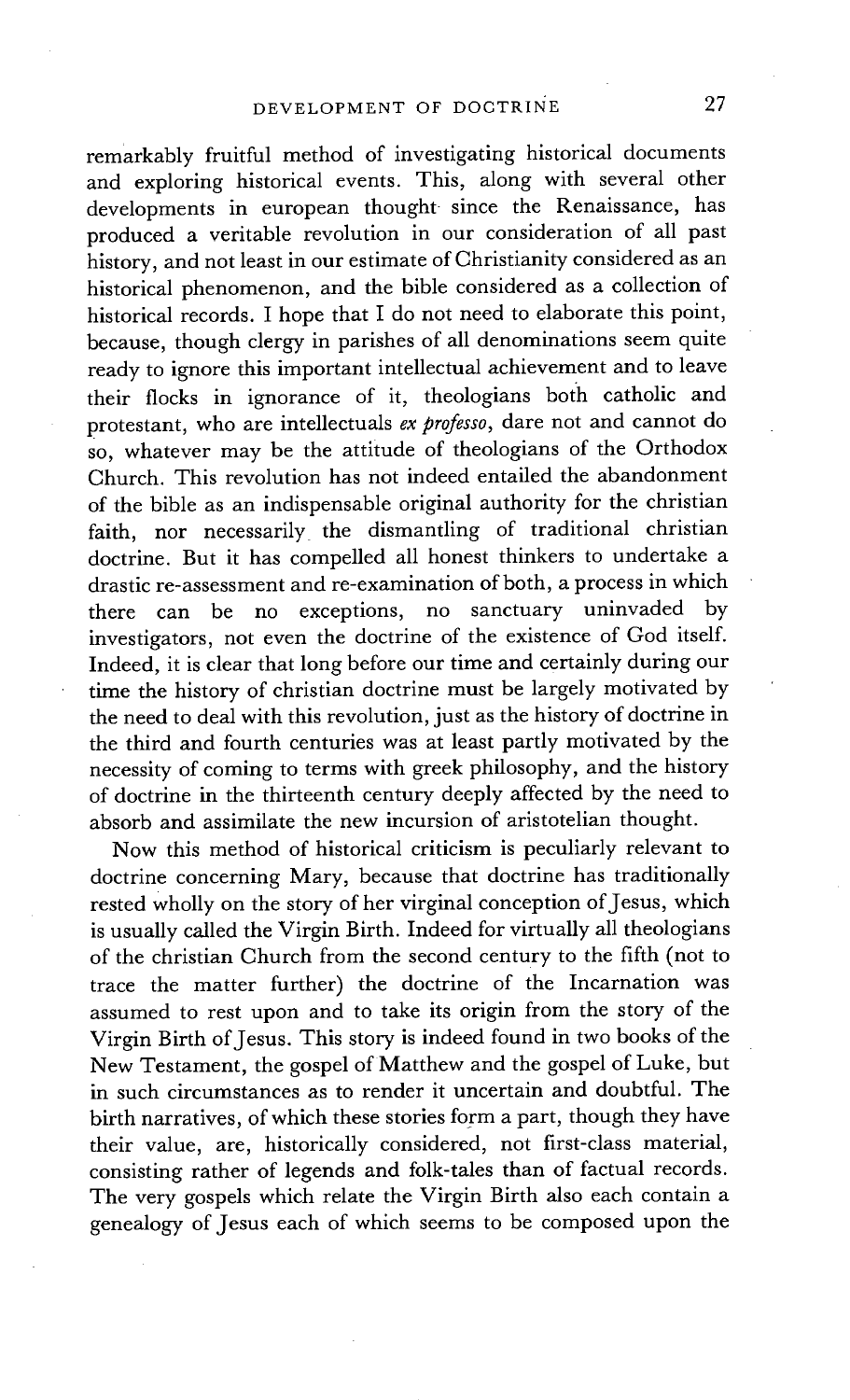supposition that Jesus was descended through Joseph. It is difficult to reconcile these genealogies, unhistorical though they too probably are, with a belief in the Virgin Birth. The rest of the New Testament completely ignores this fact, if it is a fact. No reliable reference to it can be found among all the profoundest writers of the New Testament. It is alluded to neither by Paul nor by the author of the fourth gospel nor by the writer of the Epistle to the Hebrews. If they knew of it (and they give no sign of doing so) the regarded it as so unimportant that it did not require to be mentioned. It apparently did not affect their theology, though all of them are in some way interested in the descent and birth of Jesus.

In short the biblical basis for traditional doctrine about Mary is very frail indeed. It was, I believe, an unavoidable but sad restriction of the thought of the early Church about the Incarnation that it was based so uncritically on the story of the Virgin Birth. I need hardly remind you that it is perfectly possible, and, in my view, highly desirable, to hold a doctrine of the Incarnation without calling in the Virgin Birth to support it. This was the method of Karl Barth, who nevertheless believed in the Virgin Birth.

As for the pronouncement of the Third Ecumenical Council of 431, we have to ask ourselves a question: is an ecumenical council's decision binding when it pronounces on a question of pure historical fact? If, to take an absurd example, an ecumenical council were to declare that King Richard III of England had not murdered the princes in the Tower or that the casket letters were a forgery designed unjustly to stain the name of Mary Queen of Scots, or that the Hitler diaries were genuine and not forged, or even that Paul was the author of the Pastoral Epistles, would all faithful Catholics be obliged to believe this? I do not think that we need spend much time in answering this question in the negative. A council's judgment about historical facts can only have as much force as the historical evidence available to it: In the matter of the perpetual virginity of Mary the Council of Ephesus had, as far as we can discover, no other evidence than is available to us, that is, the witness of the New Testament. But the New Testament does not in the least support the view that Mary remained for ever a virgin. In fact both Mark and Matthew speak unselfconsciously of the brothers and sisters of Jesus, and there is no strong reason except our whim or sense of appropriateness to think that they were other than full brothers and sisters, children of Joseph and Mary. Of course the theologians of the early Church liked to think that Mary has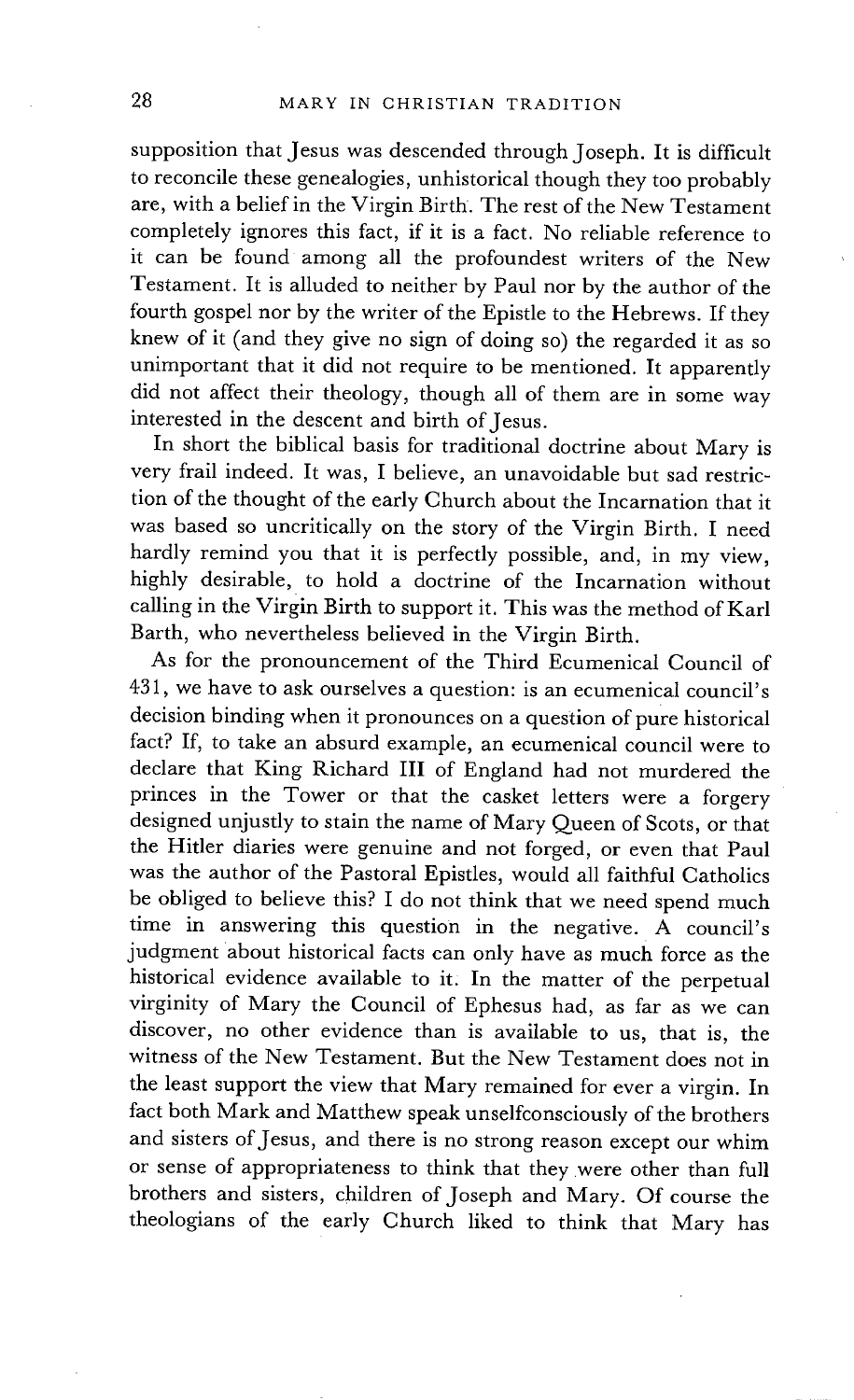remained perpetually a virgin. But if they said that she had, this was only because they liked to think so, not because they had any solid historical grounds for saying so. The historical probability is strongly against this piece of wishful thinking. I conclude therefore that, even if we leave on one side the subject of the Virgin Birth, the chief evidence upon which the doctrines concerning Mary have traditionally relied for their authentication is gravely vulnerable. It cannot by any stretch of the imagination be said to be firmly and satisfactorily based on scripture, and its survival in tradition seems to be owing to a piece of historical conjecture which can only be called wishful thinking. It is only by a whimsical and subjective process of allegorical interpretation - anxiously defended by Newman, one may notice in his *Essay,* as he realized how much this doctrine depended on such interpretation - that the traditional doctrines concerning Mary can be found in the bible. They cannot stand the test of critical examination. They rest on *a priori* arguments amounting to saying that these things must have been so because it is nice to think that they were so. In the uncritical and romantic theological atmosphere of the last century such arguments may have appealed to scholars. In the austere and critical intellectual climate of the twentieth century they appear pitiably vulnerable.

I have no time here, unfortunately, to enter at any length into the subject of those conditions which are right for declaring or producing or registering dogmas. I do not necessarily adopt the view held by some'Anglicans that after the year 451 no development of doctrine was necessary nor has taken place; nor the view of some Orthodox which merely postpones this date to 787. But I believe that an authentic dogma must have a firm and substantial basis in scripture; must be formed in response to the demand and pressure of the whole Church in order to meet a crisis of faith; must at least not contradict the deeply rooted traditions of worship and spirituality of Christians; and must relate to the conditions of the age in which it is produced or formed or registered and be capable of facing a critical dialogue with the intellectual pressures and currents of that age. Except in the matter of reflecting the prayer and worship of many Christians, perhaps of the majority of Christians, the traditional doctrines concerning Mary meet none of these requirements. They are not adequately based on scripture, the latest can hardly claim any scriptural basis at all, they were not formulated at the demand of a crisis of doctrine in the Church at large. Those of 1854 and of 1950 were formulated by the Pope alone without his taking the trouble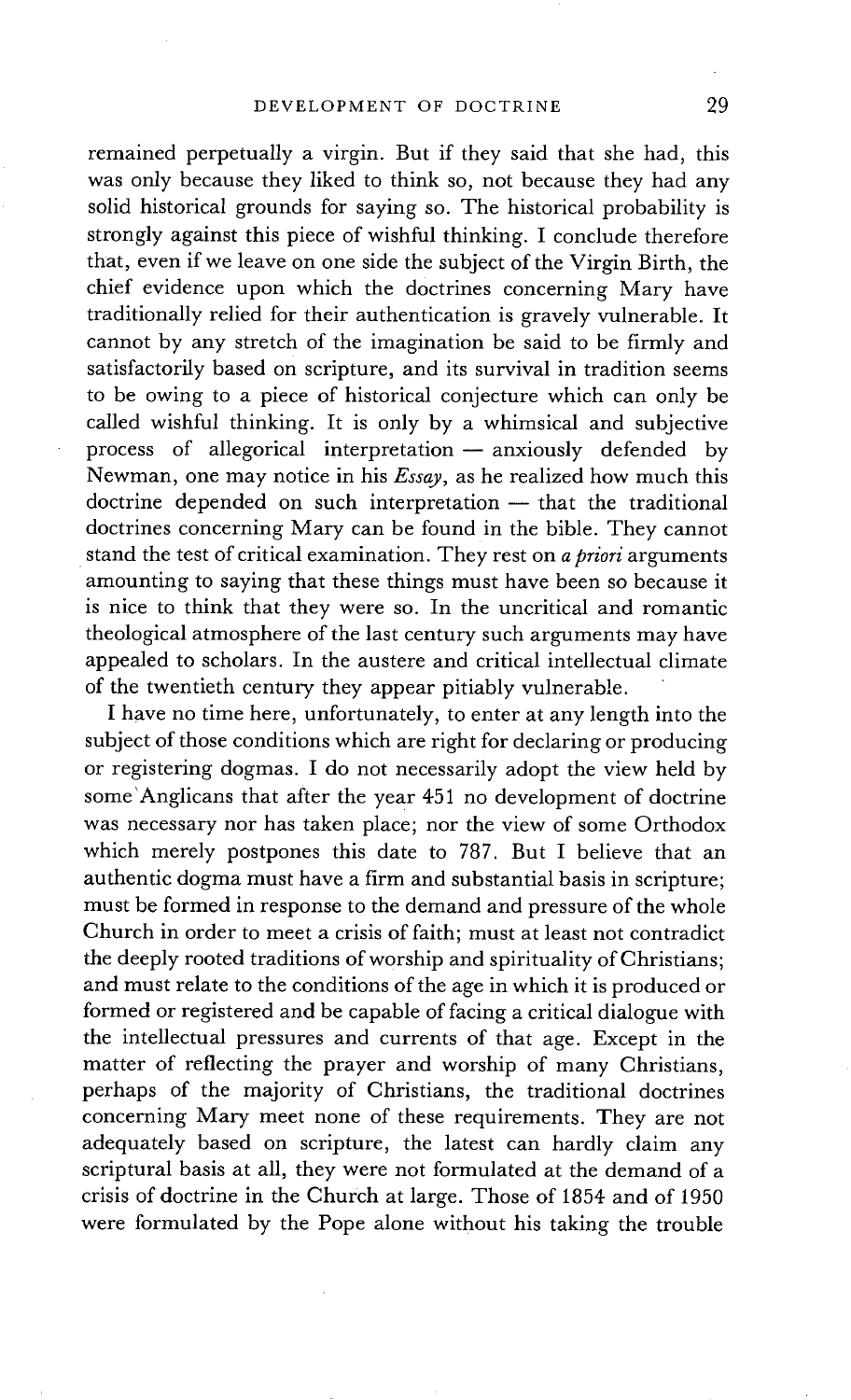even to call a Council. They can be defended in the face of contemporary criticism only, I believe, by the flimsiest of arguments. Indeed the very small amount of space allotted to them in the works of such eminent contemporary Catholic theologians as Rahner and Schillebeeckx seems to be an admission of this. Spirituality alone unsupported by scripture or by right reason is an insubstantial basis upon which to teach dogmas which are alleged to be binding and *de fide* for all catholic Christians. To the theologian who is not a member of the Roman Catholic Church these dogmas, and with them much of the cult of the Blessed Virgin Mary, seem acts of gratuitous doctrinal self-indulgence.

What is most difficult to understand is that the mariological dogmas should have been declared to be *de fide.* It would not be difficult to point to doctrines held by many Protestants which are equally self-indulgent, which are silly, sentimental and devoid of a proper basis in scripture. Corresponding to the act of dedicating the Church to the Immaculate Heart of Mary, might be listed the practice of observing Mothering Sunday with much sentimental ceremony not particularly related to Christianity. The idea that Christians are obliged to observe Sunday in the same way as Jews are obliged to observe Saturday is as empty of support in scripture and tradition as is the doctrine of the corporeal Assumption of Mary into heaven. But we do not exalt these eccentric and extravagant ideas and practices into dogmas, nor maintain that they are an essential part of the christian faith. And as we tolerate Protestants holding these views without impugning their orthodoxy or catholicity, so we should tolerate our roman catholic brethren holding those doctrines about Mary which we regard as extravagant, as long as we were not required to believe them to be an essential part of the christian faith. The Orthodox Church, indeed, is quite content to allow its faithful to believe doctrines very like these, and to celebrate them in its liturgy, but resolutely refuses to regard them as necessary dogmas.

I will end this controversial paper with a suggestion designed to provide new ground upon which Catholics and Protestants might meet in their veneration for Mary without finding themselves at loggerheads. I think that respect for virginity  $- I$  do not mean chastity, but virginity  $-$  has been altogether exaggerated in the history of christian doctrine. With almost unanimous consent the early Fathers of the Church wrote and spoke as if our sexual life was in itself sinful, or at least highly suspicious and of doubtful moral